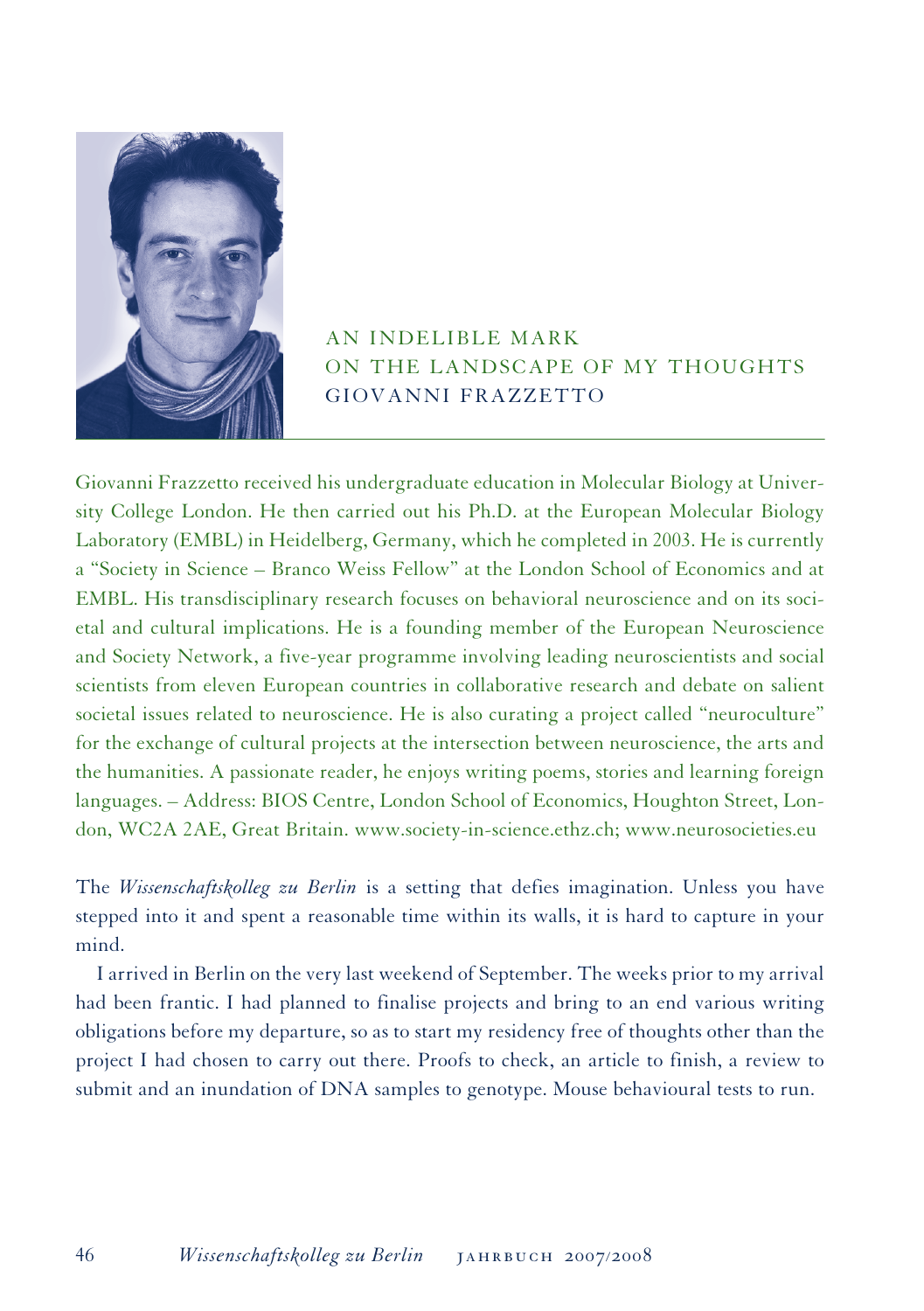Perhaps because of this final rush, I arrived in Berlin tired, with a bit of a cold, and made use of the few days before the official start to get better and settle in. I had been impatiently looking forward to what I considered a once-in-a-lifetime new adventure. I had waited to be absorbed by the Berlin autumn, reconcile myself with memories of Germany from the five years I had spent in the country when I was in graduate school in Heidelberg, and dive into wild intellectual exchange with my new fellow Fellows. *Große Vorfreude*.

Once in Grunewald, some of the images I had built up in my mind suddenly materialised. The quietness, the red shadings above and below, the lakes and the bicycle paths matched my expectations. I inaugurated the stay by marking my new Sunday walk in the newly discovered woods. For the following three months, those surroundings were going to be my thinking shell.

K3 in the Weiße Villa was my new home, with the largest kitchen I have ever had. What I certainly did not imagine was that I was going to live on the top of that beautiful villa alone. No sign of any other human being on the weekend. Very conducive to concentration.

Then came the first lunch. Who shall I sit with? I know nobody, but I have read almost everyone's project description.

I am the third "Society in Science – Branco Weiss Fellow'" to be admitted to the Kolleg. I explain to the Fellows at my table that the fellowship programme I belong to is intended for young researchers from the life sciences, who – as part of their scientific research – want to challenge disciplinary boundaries and extend their scientific and personal perspectives by incorporating novel social and cultural aspects into their work.

We go deeper than that. I have a chance to say that I work in the field of behavioural genetics. More specifically, I am conducting research devoted to the unravelling of geneenvironment interactions underlying behaviour, with a special focus on anxiety, and to the analysis of the existing feedback-loop dynamics between behavioural genetics and a medicalising society, which are reinforced by the escalating consumption of psychopharmacological drugs.

Wiko is a place where my otherwise unusual and hybrid background is not regarded as such. Very comforting. On Wallotstraße it is accepted as orthodoxy to stem from one discipline and find oneself at the border with neighbouring disciplines or with unexplored fields.

Throughout its buildings, in the *Kolloquiumraum*, in the library, and especially amidst the fragrances of the *Speisesaal*, knowledge fluidly floats in the air, and it does not matter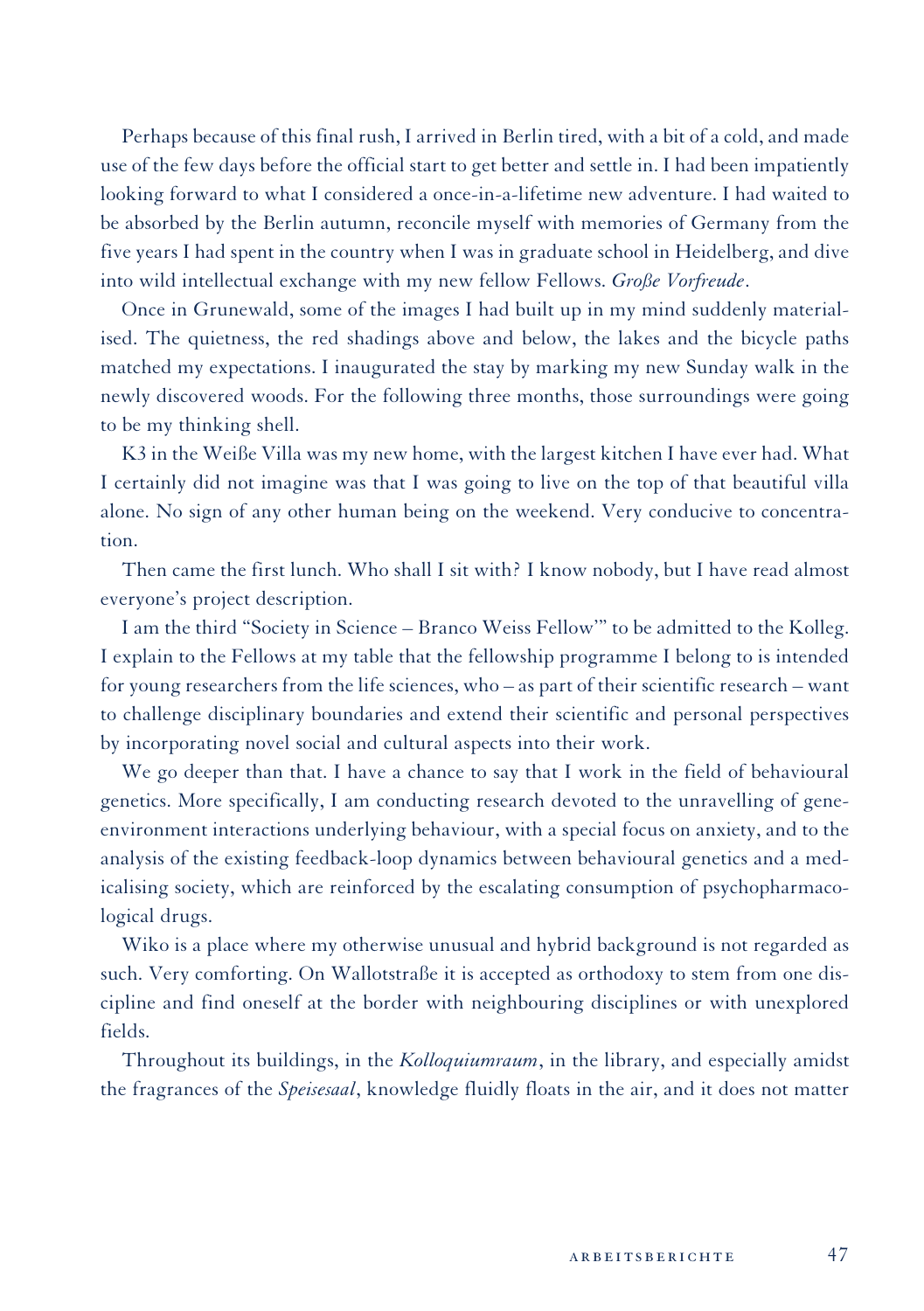where it comes from or what discipline produced it. There are no entrenchments in one's own field. Ideas and concepts transmute, surprise you in various disguises, and come in different recipes.

So, for the time to follow, anxiety was going to be simultaneously and legitimately physiological and clinical, genetic and molecular, environmental and existential, global and personal. Telling that I work on anxiety immediately establishes a bond with a lot of people, because even if, in and of itself, anxiety eludes precise and univocal definitions, each and every one of us seems to have firm knowledge of the experience of this condition and is ready to share it with others.

Very soon I came to realise that I was the youngest Fellow. Not only that. I was indeed the youngest Fellow ever visiting the *Kolleg*. This realisation exerted some kind of pressure on me, not a negligible one. And I felt so privileged to be surrounded by a group of immensely knowledgeable individuals and be able to enjoy their company and generous conversation.

The one thing I had been told about life on Wallotstraße was the common lunches, and I was encouraged to take full advantage of those. Indeed, conviviality takes a distinctly elegant form at the Kolleg. At the tables, time is not wasted talking about the weather. There was mainly one not-strictly scientific topic you could often hear of in the room and that was opera. At a high level.

Otherwise, the midday recreational break is crucial for the enrichment of your day. It can make you leap forward or arrest you and send you into deeper reflection. Meals are occasions where knots in the filament of your thinking can be shared with commensals and resolved, or where whatever you were convinced was a linear argument can indeed suddenly reveal itself as a stubbornly entangled thread. They are spaces of invention, parentheses of inspiration.

Lunch was not the only occasion for a good thought exchange. Some of the Fellows preferred to have their brain food at breakfast, occasionally inspired by the headlines of a newspaper. I was myself a regular visitor of the breakfast buffet – the fresh *Brötchen* and the yoghurt were not to be missed. If you were sluggish and still sleepy, conversation would quickly make you alert. I remember the most demanding early morning conversation involved explaining how to attempt to measure levels of anxiety in a mouse. For non-experts in the field, the mere idea of measuring such a complex phenomenon in a rodent sounds impossible.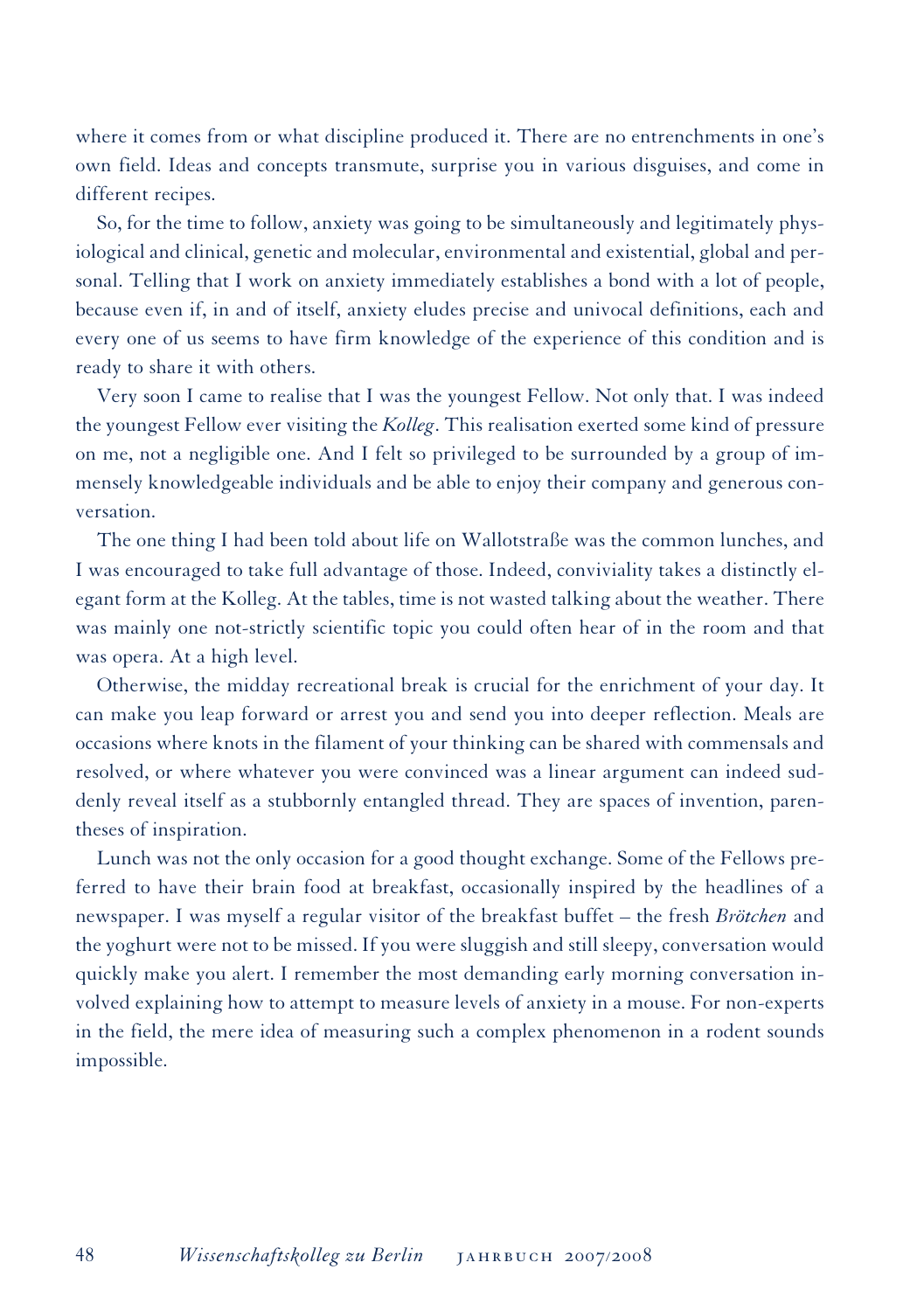Indeed, even for people working in behavioural genetics, anxiety is an ambiguous phenotype that is hard to measure. Importantly, even if anxiety is a universal functionality of the body, the contexts in which it is experienced, the interpretations of its meanings and the responses to it are influenced by historical contingencies, cultural permutations and practices of a given time, especially medicalisation forces.

While at Wiko, I brushed up on the history of the conceptualisation of this condition and of its diagnostic classification, with special attention to the most recent contribution of neuroscience. I came to realise that, from a neuroscience perspective, the current clinical categories of anxiety disorders, which are based on symptoms and not aetiology or treatment responses, are not a useful tool for the assessment of an anxious phenotype. A more suitable alternative to a dichotomous classification is a dimensional approach, or a "spectrum" approach, in which mental distress is assessed on a continuum scale, with individuals falling within a range and with no cut-off points to designate those with or without a presumed illness.

Because of its diverse manifestations, it remains difficult to distinguish between normal and pathological anxiety (and to set boundaries for clinical intervention and treatment). In light of this difficult distinction, a non-categorical assessment is a more apt approach, as it is not a black-or-white decision, but describes behavioural shadings of individuals. It lets an individual be seen from more perspectives and as more than a cluster of symptoms listed on a manual page, thereby reducing the tendency to pigeonhole people.

According to recent epidemiological studies, as many as 30% of adults will suffer from one of the seven forms of anxiety. This high figure may make us think that we are more anxious now than we used to be or that we live in an "age of anxiety". However, the contemporary high prevalence of anxiety disorders is not a reflection of a decline of the normative strategies our bodies employ to face life, but maybe a change in the stressors against which these strategies are exercised or an accentuation of the medicalisation conditions that render anxious behaviours pathological, undesirable and worthy of pharmacological treatment.

Each period in history has manifested its own forms of different, but equally disruptive stressors and turmoil. All modern Western societies seem to have been afflicted with the same dismal and frustrating experience of anxiety. Contemporary threats and stressors are comparable to those that were responsible for the onset of neurosis or neurasthenia in the  $19<sup>th</sup>$  century. What seems to count more in the rise of anxiety prevalence are medicalising conditions, and most importantly, the availability of anti-anxiety drugs.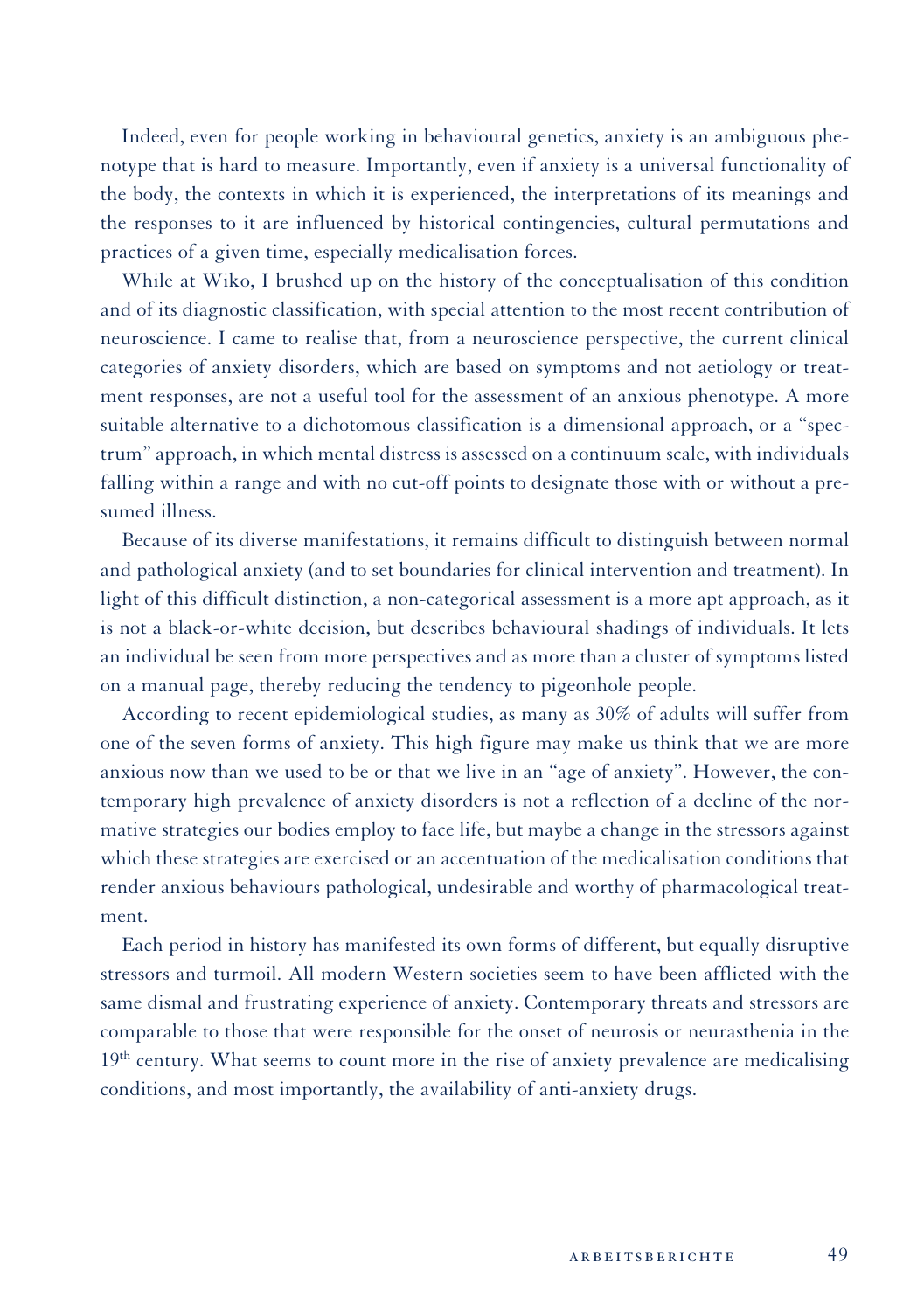From the 1950s through the 1970s, the minor tranquillisers radically turned ordinary problems of living into medical conditions. Since the end of the 1980s, selective serotonin re-uptake inhibitors (SSRIs) have extended and intensified the medicalisation process and opened up new avenues for intervention.

I examined the spectacle of advertisements for both the old and new class of medications. In these images, drugs offered promises to overcome worries arising from a variety of everyday hurdles and difficulties in social or interpersonal contexts. The situations and characters portrayed are comparable across adverts for the two types of medications and contribute to the reinforcement of a negative connotation for the behaviours the promoted drugs are supposed to alter or abolish. In both cases, mild or circumstantial anxiety is depicted as an undesirable mind state that should be left behind, a view that clashes with praised social norms of self-sufficiency, productivity, initiative and self-realisation. In some respects, the dynamics of medicalisation have remained unchanged.

However, a crucial change in the set of advertisements for SSRIs is the increasing and explicit reference to the biochemical underpinnings of the drugs' mode of action and of the behaviour they work upon. Indeed, the transition from one type of drugs to the other followed a marked increase in knowledge of the biological components of this complex behaviour and momentous shifts in its conceptualisation and classification. Advertisements for early anti-anxiety drugs bore psychoanalytic references to the origins and causes of the distress to overcome. Of course, they were acting on the body, but they were operating on the resolution of conflicts and troubles with powerful environmental elements and whose neuroanatomical residence was only starting to be localised. Quite differently, images and statements in advertisements for SSRIs underline a biochemical explanation for mental disorders, favouring faulty functioning of genes, molecules and cells as the basis for their occurrence and manifestation, and obscuring context- and environment-dependent contributions. Anxiety is simplistically portrayed as a reduction of serotonin in the synapses. This has consequences for the recruitment of more and more individuals into a way of living in which personal problems and interpersonal relationships are understood in chemical terms and mastered through the ingestion of drugs. To date, however, there is no proven or definite correspondence between levels of neurotransmitters and mental disorders, and ongoing work aimed at resolving this question remains contradictory. Indeed, evidence – also coming from the lab where I work – actually suggests that an excess of serotonin, rather than a deficit, is responsible for the manifestation of anxious behaviours.